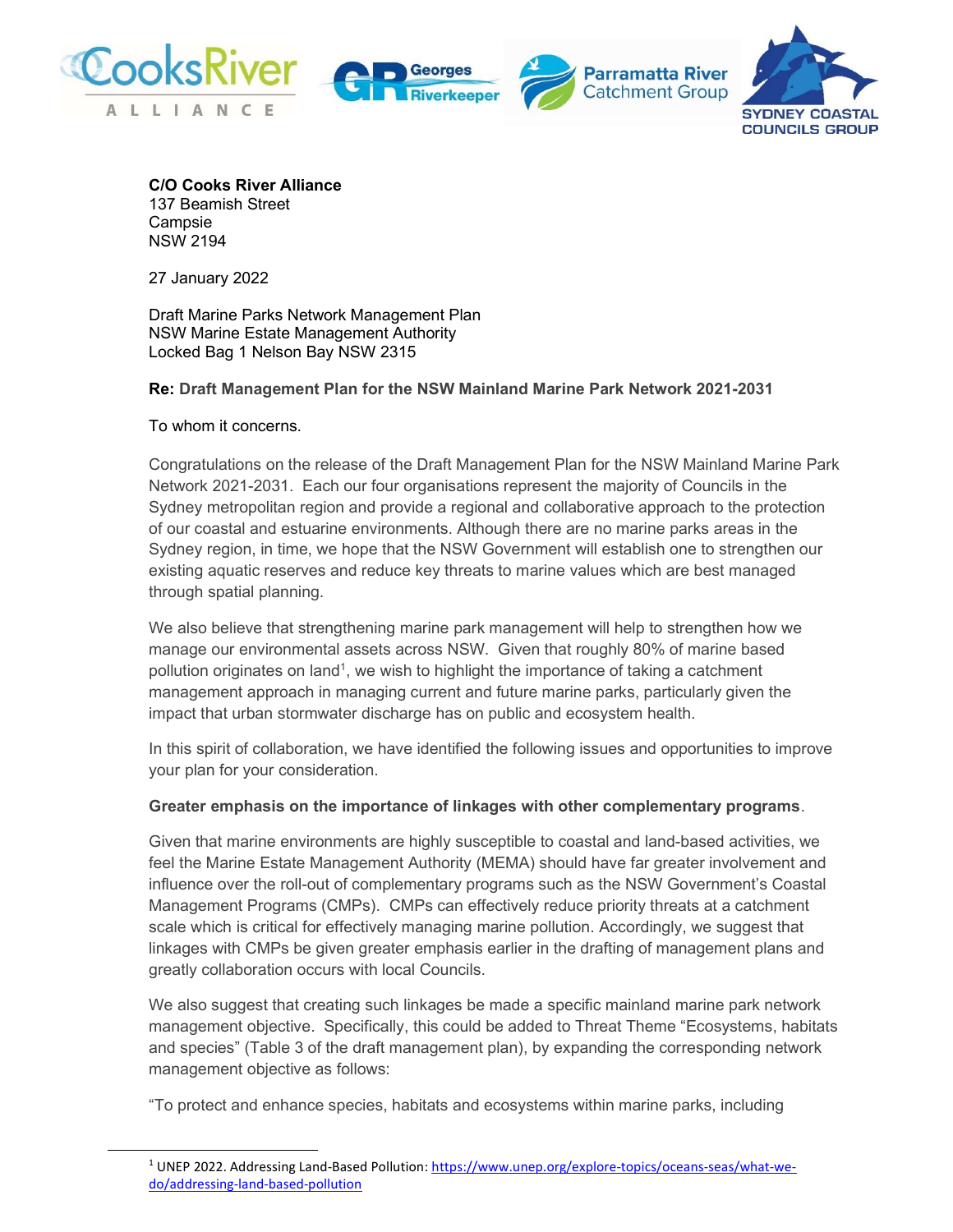forming linkages with other coastal and terrestrial programs that will benefit them".

### Poor land management and terrestrial activities needs to be given greater emphasis.

Given the proximity of NSW's marine parks to the mainland, it is critical that development on adjacent land is closely managed to ensure indirect impacts such as run-off does not degrade the value of the marine parks. Accordingly, greater emphasis needs to be given to the threat from poor land management and terrestrial activities. This includes acknowledging shortcomings in the current NSW environment and planning policy framework, including:

- The highly fragmented responsibilities and accountabilities for the protection of waterway health, particularly in developed catchments
- The highly fragmented and often weakly worded state environmental and planning instruments that directly and indirectly impact on the health and protection of our waterways and, ipso-facto, marine environments.

# Emphasise the importance of working with and supporting agencies, organisations and entities that are working to improve coastal and catchment management policy and practice.

Working with and advocating on behalf of these groups will provide marine park authorities with greater influence over the threat presented by poor land management and land-based activities. We recommend that the need for such advocacy and support be given greater emphasis in the early stages of the draft management plan. We also suggest it be given specific mention in Table 3, Table 4 and most (if not all) of the tables in Part A – Objectives, actions and programs of the draft management plan.

Remove the statement "However best practice is not dependent on regulation" (page 8 of the draft management plan, last paragraph).

While such a statement may have merit in the commercial domain where market forces and competition can be relied upon to drive best practice, this is not so when managing 'the commons'. Accordingly, regulation must be part of the best practice tool kit when managing natural areas, including marine parks. Further, this statement contradicts statements about the need for compliance and effective policy throughout the remainder of the draft management plan. Hence, for pragmatic reasons and for consistency in the draft management plan, we recommend removing this statement.

## Adoption of CAR principles critical for building resilience to climate change

It is disappointing that the discussion paper provides limited consideration of CAR principles in the design and management of marine parks. It states that the principles of comprehensiveness, adequacy and representativeness will be considered in design options, but does not specify how this will be achieved. This is despite:

- The goal of a CAR system of reserves for Australia was endorsed by all Australian governments as signatories to the National Strategy for Conservation of Australia's Biological Diversity (2010).
- The principle of comprehensiveness is specifically reflected in the Marine Estate Management Act 2014 (MEM Act).
- CAR principals are also critical to ensure s.22(1) of the MEM Act regarding the purpose of marine parks are met.

A CAR designed marine park system is vital to improve the ecological resilience of marine biodiversity. Embedding the principles of CAR can ensure marine biodiversity has a chance of